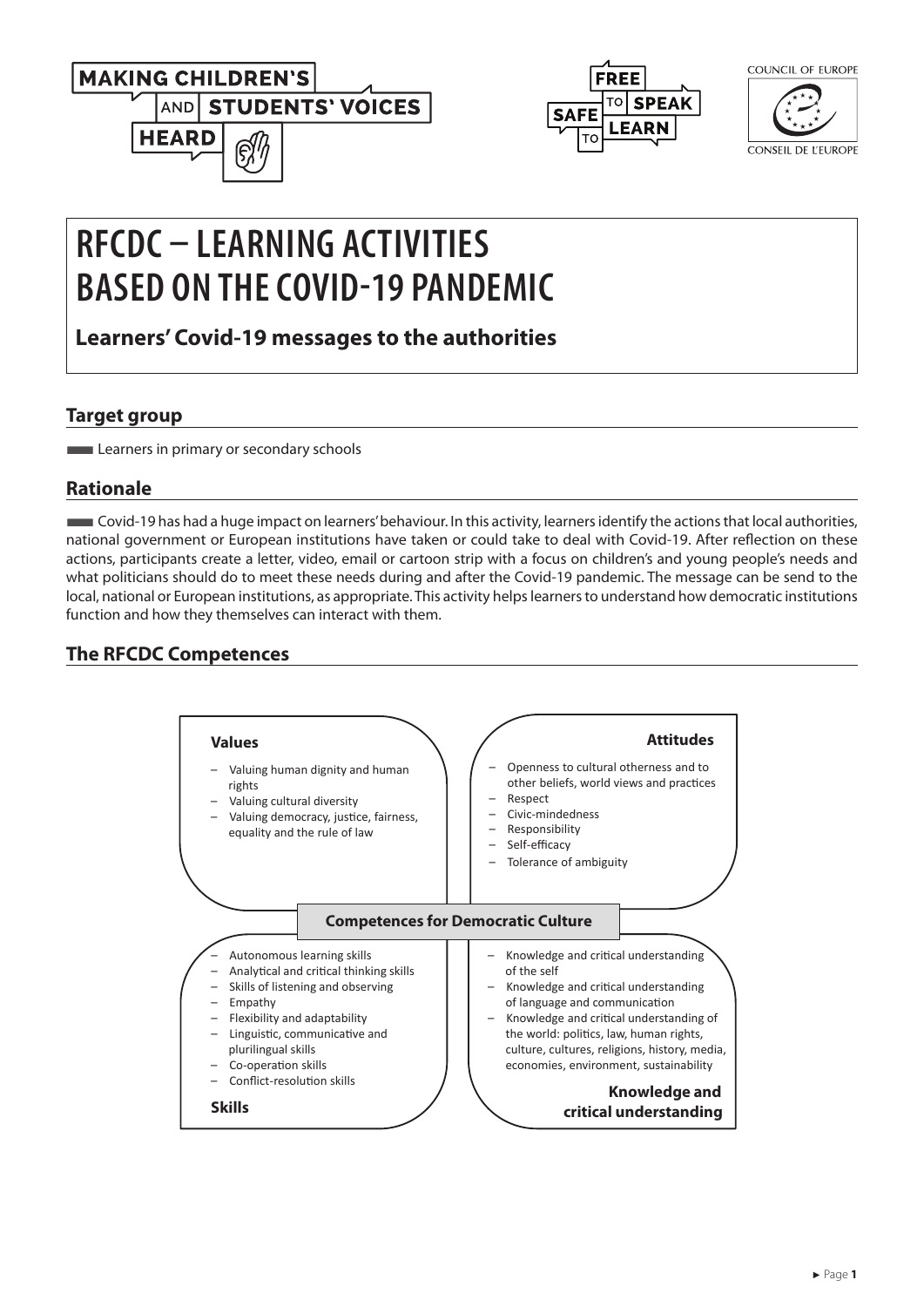#### **Competences promoted by the activity**

■Valuing democracy, justice, fairness, equality and the rule of law; Civic-mindedness; Co-operation skills; Linguistic and communicative skills; Knowledge and critical understanding of the world.

#### **Learning outcomes**

**EXECOMPLER** Completing this activity will help learners to:

- ► Reflect on the current situation of Covid-19;
- ► Discuss what can be done to help make the community a better place;
- ► Generate enthusiasm among group members for accomplishing shared goals;
- ► Understand and appreciate that information on public policies and their implementation should be made available to the public;
- ► Describe the social impact and effects on others of different communication styles.

#### **Description of activity**

- 1. During the Covid-19 pandemic, many institutions have developed dedicated web pages devoted to the crisis. Ask the learners to begin this activity by conducting a web search to find the relevant web pages on the official websites of their local authorities, national government, the Council of Europe, the World Health Organization, and other organisations. Younger learners can use the Google Translator Extension to help them understand the contents of the web pages that they find.
- 2. Ask the learners to think about the actions that are being taken by the different organisations, working individually. The following question may be used to stimulate their reflections (these questions can be simplified for younger leaners):
- ► Is the information about Covid-19 well-organised on the different websites?
- ► Are there any actions that are focused on children's and young people's needs?
- ► What other improvements can you suggest to politicians to deal with children's and young people's needs during and after the Covid-19 pandemic?
- ► How can learners address their proposals to the different organisations?
- 3. Learners create a list of their own answers to these questions, which they can use for online collaboration with other learners in their class. They can use Google Slides or Tricider for this purpose.
- 4. Organise the learners into small groups, who work together online to develop their ideas. A random group generator can be used to allocate learners to groups. Each group first summarises the main positive and negative actions in response to Covid-19 from the different websites. Each group then creates a list containing their own suggestions to politicians about the actions that should be taken to deal with children's and young people's needs during and after the Covid-19 pandemic. A template for online collaboration can be created using either Google Slides or Tricider.
- 5. Each group then creates messages addressed to the authorities. These messages express their reflections on their Covid-19 responses and their suggestions for meeting the needs of children and young people. Encourage the learners to be creative – for example, their messages could be organised in a letter, video, email, cartoon strip, etc. Learners may choose a local, national or international institution to send their messages to. One of the challenges is to find the appropriate tool for expressing their thoughts.
- 6. Each group presents their work to the whole class. The learners consider whether to send their messages to the real institutions. During this stage, they should be encouraged to believe in themselves and their potential.
- 7. Ask the groups to find out who is the person in charge in the organisation and to whom they should address their messages. For this purpose, it is important to explore the contact information and the organisational structure that is provided on the relevant websites. Sometimes learners will need the help of the teacher to identify the correct person.

#### **Materials or resources required**

- ► Council of Europe website on Covid-19: **<https://www.coe.int/en/web/education/covid-19>**
- ► World Health Organization website on Covid-19: **<https://www.who.int/emergencies/diseases/novel-coronavirus-2019>**